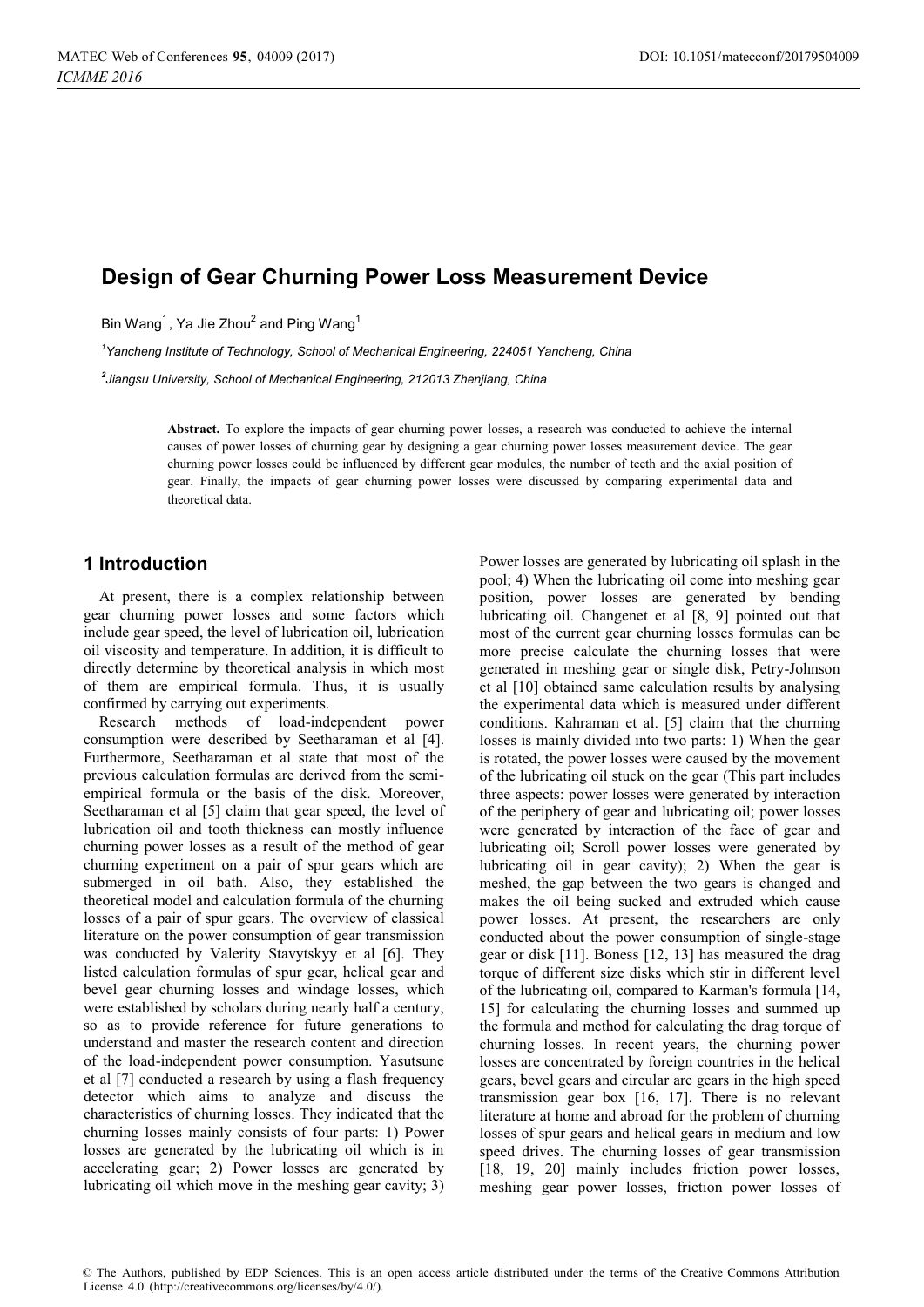bearing, lubricating oil power losses and so on. They are interacted which makes it impossible to draw a separate assessment of the churning losses. Churning losses are also known as the load-independent losses. Because of the uncertainty of the reasons for the churning losses, it is difficult to discuss it.

In response to these problems, a measuring device for churning losses will be designed and tested to infer the defect of the theory research. In addition, the churning losses can be measured. The aim of this research is to explicit the relationship between the churning losses and the gear modulus, the number of teeth and the axial distance of the gear and find ways to reduce the power consumption which in turn improve the energy efficiency.

# **2 Overall design**

In order to discuss the influence of internal spur gear on the churning power losses, a measuring device for churning power losses is designed. As shown in Fig.1, 1 is oil tank, 1-3 temperature sensor, 1-4 oil inlet, 1-5 oil outlet, 2 churning gear, 3 single-axis actuator, including ball, guide bar, bearing block which fixes gear shaft, bearing block displacement monitor and rotation wheel. 4 gear shaft  $(1)$ , 5 gear shaft  $(2)$ , 6 coupling  $(1)$ , 7 drive motor, 8 coupling (2), 9 motor load, 10 speed and torque sensor (1), 11 speed and torque sensor (2), 12-1 drip tube, 12-2 valve, 12-3 drums, 13-1 stents, 13-2 ball screw (2), 13-3 guide bar (2), 13-4 slider (1), 13-5 rotation wheel (2), 14-1 oil-dripping device, 15 cross-shaped mouth.

The rotational speed of drive motor is adjusted and controlled by a controller. A coupling is used to connect the drive motor to speed and torque sensor. It measures speed and torque of the drive gear by speed and torque sensor, a coupling is used to connected the load motor (9) to speed and torque sensor, it calculates the power losses by the parameters of the input and output speed and torque sensor. Under the same conditions of other parameters, through single-axis actuator changes the axial distance of two gear, it calculates the churning losses by the parameters of speed and torque sensor and bearing block displacement monitor to research the gear churning power losses on different axial distance.



**Figure 1.** Measurement device.

### **3 Design of the tank**

This gear churning power losses measurement device is mainly composed of gear, box, single axis actuator. As shown in Figure 1, the device comprises tank (1), two

meshing churning gears (2) and a single-axis actuator (3) which is fixed on the side of rectangular track grooves in tank, One of the churning gear (2) is fixed on gear shaft (4) which is fixed on bearing block in single-axis actuator, another churning gear (2) is fixed on the tank (1) by gear shaft (5) and bearing block. A gear shaft (4) is connected to the output of drive motor (7) through coupling (6), the gear shaft (5) is connected to the output load motor (9) by coupling (8), while coupling (6) and coupling (8) respectively provided with speed and torque sensor (10), speed and torque sensor (11), it installs locking device inside of the rotation wheel on the ball to make that ball screw is not rotating while churning gear is rotating, drive motor (7) installs in the carriage which is moved with the moving of bearing block. A temperature sensor is fixed on the upside of the tank, which extends deeply into the oil of the tank. Oil port 1-4 is also fixed on the upside of the tank, and there is a port 1-5 on one side of the box, which is controlled by the valve. It sets a transparent surface on side of the tank (1) to observe the movement of the two churning gear. Single-axis actuator (3) is installed in the rectangular slot which is provided in the transparent surface of the tank (1) by four nuts.



Figure 2. Overall device.

Temperature sensor measures the changing values of churning gear temperature, it injects lubricating oil though the oil inlet on the upside of the tank. The level of lubricating oil is adjusted by oil outlet on the side. It is easy to adjust the position of the oil pipe by the crossshaped mouth which is installed on the upside of tank. Effect of axial distance on power consumption of gear can be measured by applying a single-axis actuator to adjust two axis distance of gear, measuring its change distance and calculating the power consumption of multiple sets of center distance of the meshing gear pair.



**Figure 3.** Single shaft drive.

# **4 Design of oil-Dripping device**

Oil-dripping device is installed above the meshing gears, the oil-dripping device includes a drip tube 12-1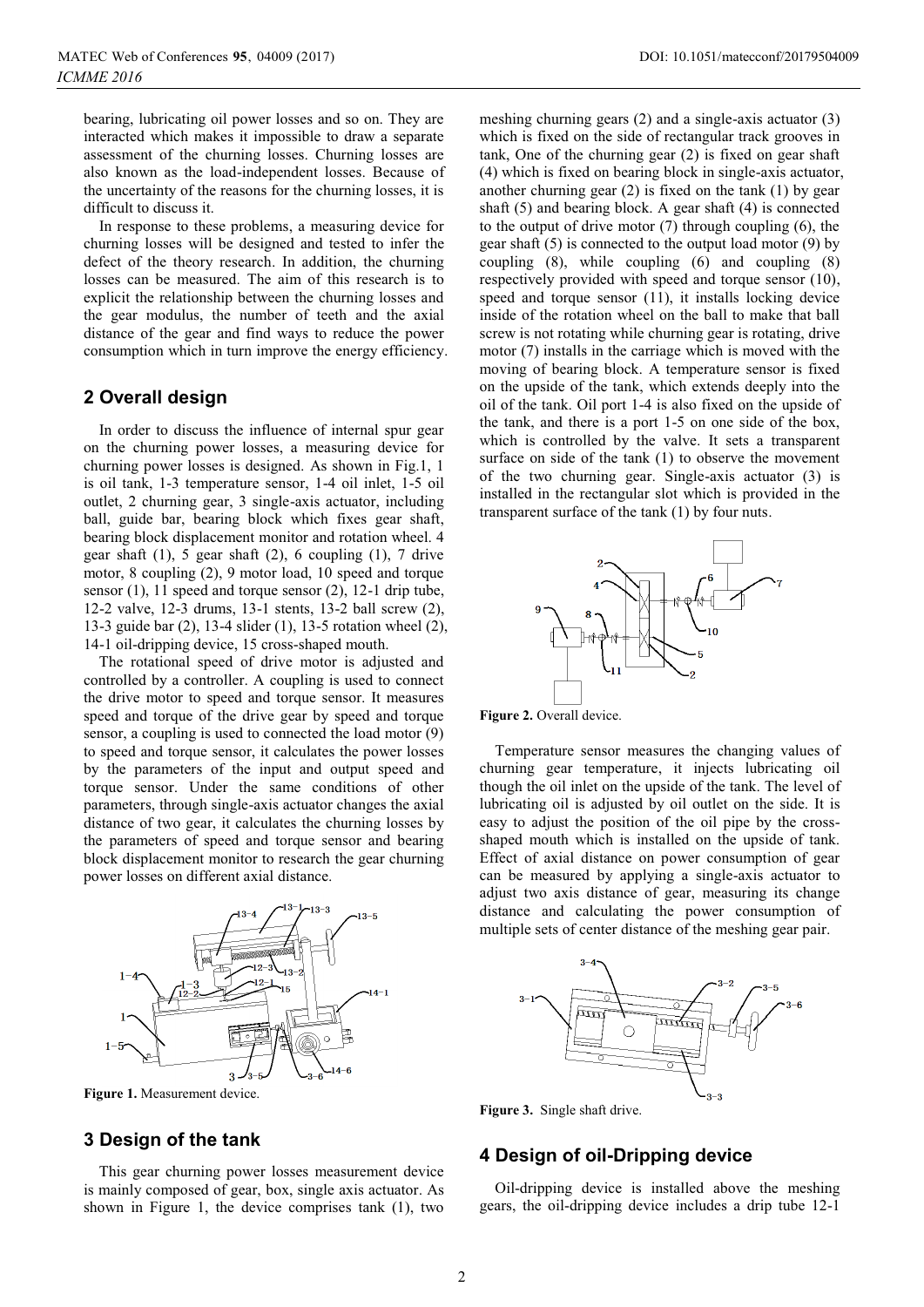which controls the speed of drip oil by a valve 12-2, the drum 12-3 is connected to the top of drip tube, the X, Y direction moving device adjust the position of drip tube 12-1 with the change of the meshing gear position. At the same time, the position of drip tube is adjusted with the change of the gear meshing points though the crossshaped mouth which was installed on the top of the tank. the X-direction moving device comprises a stent 13-1 which includes ball 13-2 and guide bar 13-3, the slider were provided on the ball 13-2 and guide bar 13-3, on the side of ball 13-2 was installed a rotation wheel 13-5 while a slider 13-4 is fixedly connected to the top of the tank 12-3; The Y-direction moving device includes a base, ball and guide bar which are installed in the bottom, the slider (2) is installed on the ball screw (3) and guide bar (3), a pillar is vertically installed on slider (2), one side of the ball (3) installs a rotation wheel (3) while pillar and ball 13-2 are connecting to guide bar 13-3, the base is installed on the table by four nuts.

Gear meshing position is changed when measuring different gear modulus. Common churning device can not adjust the position of the drip tube. The device changes the X, Y direction position which is correspond with the change of meshing gear position by two drive devices, it reduces friction in meshing gear to reduce churning power losses.



**Figure 4.** Oil-dripping device.

# **5 Testing principle of gear churning power losses measurement device**

#### **5.1 Experimental test methods**

Controller adjusts the drive motor torque, motor load is adjusted by the speed controller.

The specific steps are as follows:

Power test points are respectively setting as  $p_1...p_i...p_j$ , the speed of drive motor is setting respectively as  $n_1 \ldots n_i \ldots n_i;$ 

At measurement point  $p_1$ , the speed of drive motor is setting as  $n_1$ , it maintains the drive motor which runs for some time at this speed to make that the input power of drive motor and the output power of the dynamometer motor keep stability. The input torque of drive motor is Tin-1, the output torque of dynamometer is Tout-1; then testing the input torque and output torque of the next point  $p_2$ , until all testing points  $p_1 \dots p_i \dots p_j$  are measured. Then, the input torque of drive motor is Tin-1 ... Tin-i ... Tin-j, the output torque of the dynamometer motor is Tout-1 ... Tout-i ... Tout-j;

Finally, gear churning losses of the test point  $p_i$  is:

$$
P_i = \frac{(T_{out-i} - T_{in-i}) \times n_i}{9550} (i=1...m)
$$
 (1)

#### **5.2 Theoretical calculation**

The oil-churning power losses  $P_C$  consist of three parts: P<sub>c1</sub> expresses stirring loss related to the outer diameter of the optical axis;  $P_{c2}$  expresses the churning losses with the two side of gear;  $P_{c3}$  expresses the churning losses related to the tooth surface (the outer surface of the two gears). It can be expressed by the following formula.

$$
P_C = P_{C1} + P_{C2} + P_{C3}
$$
  
7.37 f y n<sup>3</sup> D<sup>4.7</sup> J (2)

$$
P_{C1} = \frac{7.37 f_g v n_i D_o^{4.7} L}{A_g \times 10^{26}}
$$
 (3)

$$
P_{c2} = \frac{1.474 f_g v n_i^3 D_o^{5.7}}{A_g \times 10^{26}}
$$
 (4)

$$
P_{cs} = \frac{7.37 f_s v n_i^3 D_0^{4.7} B(\frac{R_f}{\sqrt{\tan \beta}})}{A_g \times 10^{26}}
$$
(5)

where  $f_g$  is gear submergence coefficient (under oilinjecting condition,  $f_g$  is set as 0; under full immersion condition,  $f_g$  is set as 1; under other circumstances,  $f_g$ has a value between  $0~1$  according to the height of immersion.);  $\nu$  is the kinematic viscosity of lubricating oil under working temperatures;  $n_i$  is the rotational speed of the ith gear;  $D<sub>o</sub>$  is the size of the outer diameter of the ith gear;  $L$  is the length of shaft;  $A_g$  is a constant; *B* is the width of big gear or small gear;  $R_f$  is roughness factor, it is related to tooth size, it can be obtained by approximate formula:

$$
R_f = 7.93 - \frac{4.648}{m_t} \tag{6}
$$

where Mt is Gear transverse module;  $\beta$  is helical gear spiral Angle, when  $\beta \le 10^\circ$ ,  $\beta = 10^\circ$ .

#### **5.3 Experimental data analysis method**

- When the meshing gears are of same modulus, different tooth thickness and the other working conditions (working temperature, the level of lubricating oil, etc.) keep unchanged, the power losses of oil churning can be calculated by the following process:

The parameters used for calculating gear power losses  $P_i$  can be attained from speed and torque sensor (1), speed and torque sensor (2) and temperature sensor. Thus the value of gear power losses  $P_i$  can be easily calculated by Formula 1 and 2.

- The modulus of the meshing gears are different while the other parameters are equal.

Under this condition, the equation of centre distance of the meshing gear pair can be written as: